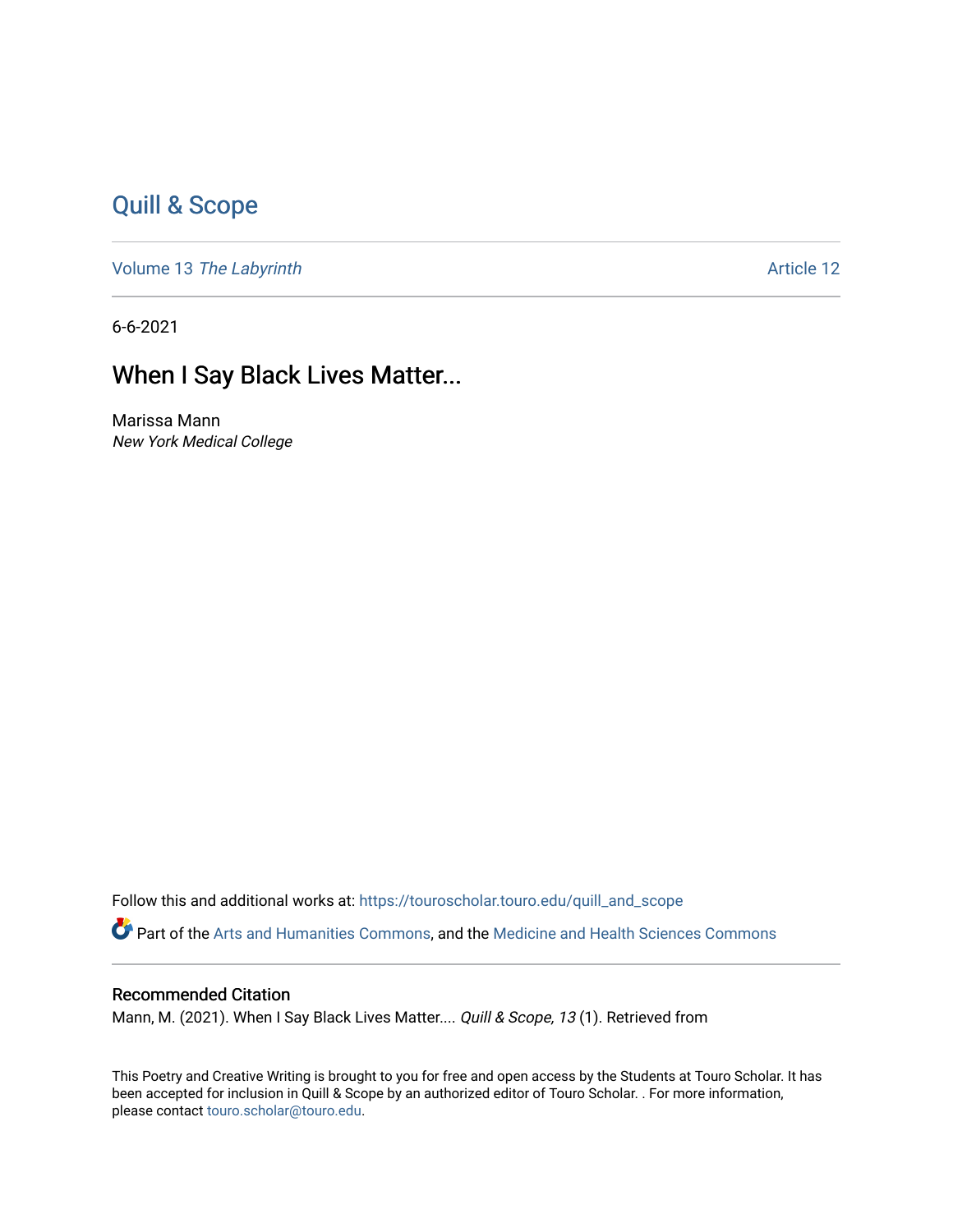I scream black lives matter, They call me a racist. I scream black lives matter, they shut me down with statistics I scream black lives matter, Then suddenly people chant from the rooftops "All Lives Matter," as if it ever mattered to them before.

They all suddenly matter to you right? Or do all those lives seem to matter to you When you don't want the black ones to?

Yet suddenly all lives do matter to them. The sp<sup>\*</sup>cs, the immigrants "stealing their jobs," The homeless, The poor, starving kids in Africa, The Jews, Those asians they decide to just call Chinese because "Hey, they all look the same, am I right?" Those terrorists \*ahem\* I mean Muslims The fags.

Now, I'm not going to stand here and preach How the black life is superior to others, Because Lord knows that's not even half a truth And I'm not going to stand here and call every white person a racist Because that's far from the truth too.

But when I stand here and say black lives matter, There's an automatic disconnect. I saw half of your faces from the sh\*t I just said So imagine 80% of America laughing at a black man With a gun to his head.

So when I stand here and say Black Lives Matter, It's more of a plea of "please show that we matter to you." That black boy with his pants hanging low rapping  $N*$ gga this and n<sup>\*</sup>gga that,

I mean that's how I imagine people's reaction When they say another Eric Garner is dead. You sit and watch the news and thank God It's not you, Because you know that deep down that could never be you That could never be your father. That could never be your uncle. That could never be your cousin. That could never be your brother.

## When I Say Black Lives Matter... By Marissa Mann

Yet, I know that could be mine.

So, when I stand here and say Black Lives Matter, I'm not preaching for some radical movement. I'm not thinking my race is better than yours. When I stand here and say Black Lives Matter, I say it because I know I could be the next Sandra Bland I say it because I know my mother could be the next Sandra Bland I say it because I know all my brothers and sisters who share the same complexion as me

Could be the next Sandra Bland Yet all my brothers and sisters who bleed the same color blood as me Could seem to care less Because "thank God it's not them"

Please show that he matters.

That only black girl in Harvard Law's graduating class of 2018, Please show that she matters.

That black woman with two baby daddies, one in the penn. and one who's M.I.A, basically dead, Please show that she matters.

Because when they get stopped by the police, They all share the unshakeable grief,

That this may be their last time ever breathing in this world again.

Now I'm not going to sit here and front, That I'm not one of those nappy headed n\*ggas Singing "F\*CK THE POLICE" "She preaching about equality but can't respect her authority?" Well I'm going to be honest with you, I can't find the respect for the authority who lays their eyes on a mi nority

And automatically see them as a "threat"

Again, it's that disconnect. But how do you fix a system that's been broken Long before it was even a system, A country built on genocide and the later generations' regret? **PHOTOS BY ROSEMARY TREWIN**